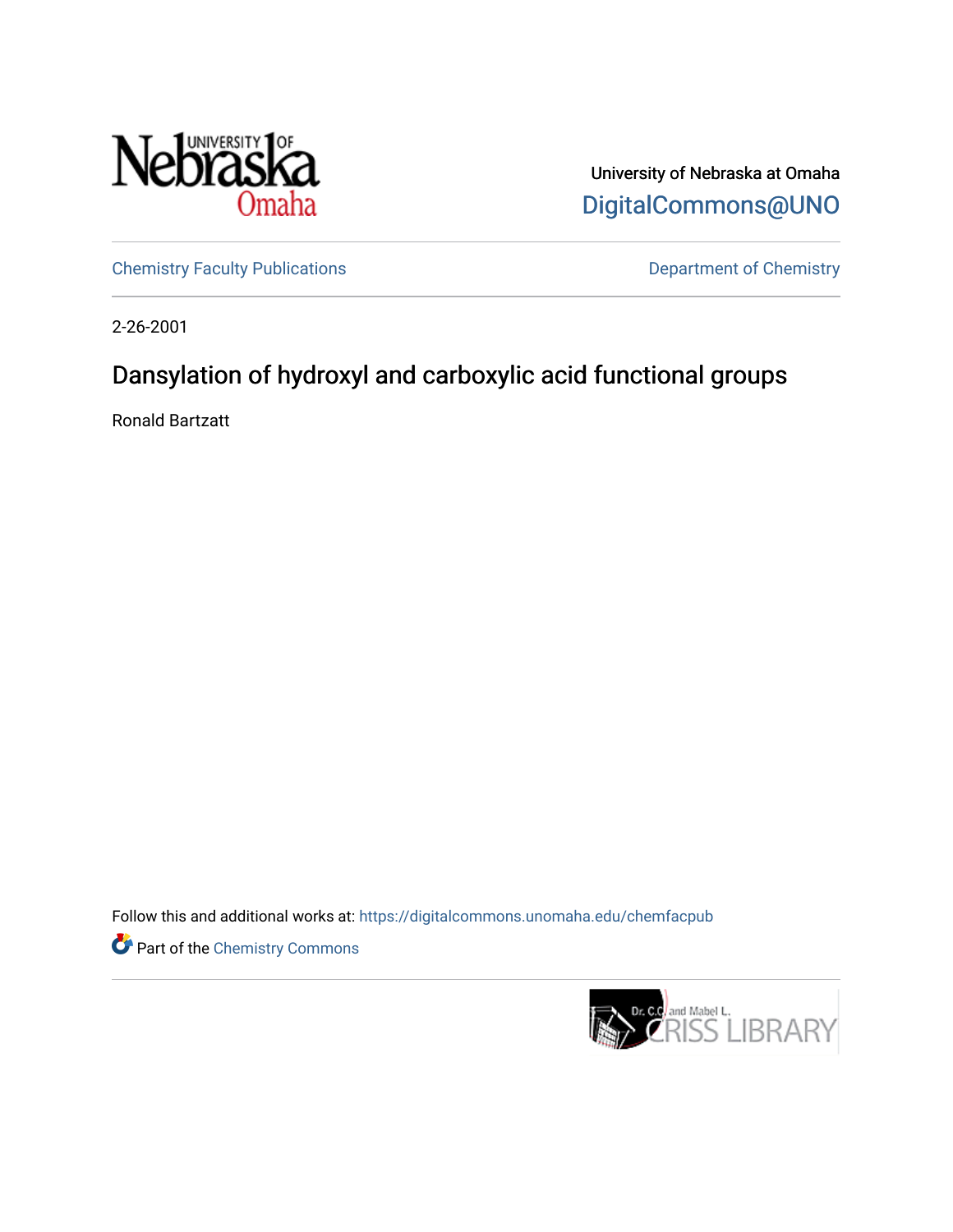# **Dansylation of hydroxyl and carboxylic acid functional groups**

Ronald Bartzatt, University of Nebraska, Chemistry Department

## **Abstract**

Fluorescent labeling of primary and secondary amines using dansyl chloride has been widely used in the past. Its application provides an extremely sensitive means to detect amine functional groups to amounts of less than 1 mg of material. This work describes a method for the dansylation of hydroxyl (–OH) and carboxylic acid (–COOH) functional groups. This technique is demonstrated with ethanol, gamma hydroxy butyric acid (GHB), benzoic acid, and p-chloroaniline. Sensitivity of detection for all compounds are microgram or microliter. For the compounds ethanol and GHB which are liquids at room temperature, as little as 1 ml quantity can be detected. Benzoic acid and p-chloroaniline which are solids at room temperature can be detected at levels of 1 mg. Fast thin layer chromatography was accomplished using acetone as the resolving solvent, which resulted in good differentiation of analytes for R<sub>r</sub> measurement. The dansylation reaction performed similarly at pH 11, 10 and 9.6 and uses 2 molar Na2 CO3.

#### **Keywords**:

Fluorescence; Ethanol; Dansylation

## **1. Introduction**

The compound dansyl chloride (DNS-Cl; 5-dimethylaminonaphthalene-1 sulfonylchloride) has been used extensively in analytical chemistry to fluorescent label substances having primary and secondary amines on their molecular structure [1,2]. This process of dansylation creates a fluorescent derivative which can be detected with ultraviolet light with great sensitivity. Amounts of material of less than 1 mg can be observed when illuminated with ultraviolet light. The technique of dansylation is versatile, and has been applied to many types of analytical applications in biology and toxicology [2].

Other methods exist for the derivatization of either a hydroxyl group (–OH) or carboxylic acid (–COOH) group. For electrochemical detection, phenolic hydroxyl groups can be converted to quinoneimines and alcoholic may be reacted to form urethanes [3,4]. For ultraviolet-visible (UV–VIS) detection the derivatives of carboxylic acids may be syntheized using alkyl halides (panacyl bromide, *p*-bromophenacy bromide), aromatic amines (*p-*methoxyaniline, *p*-chloroaniline, 1-naphthylamine), hydrazines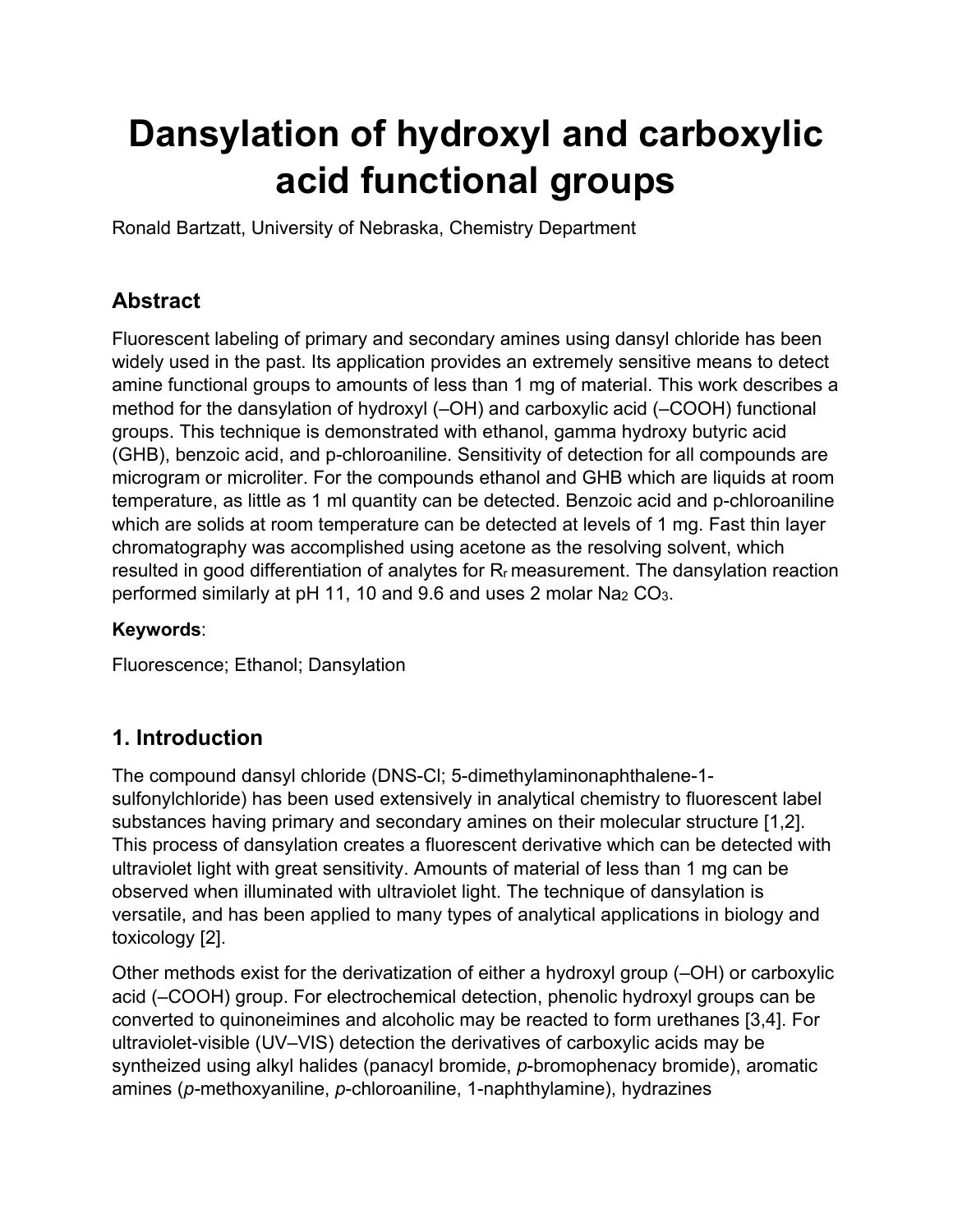(nitrophenylhydrazines), or hydroxylamines [5,6]. For UV–VIS detection of hydroxyl groups, labeling with acyl halides, acid anhydrides, isocyanates, and phenyldimethylsilyl chloride are effective [7]. The fluorescent detection of hydroxyl groups can be achieved by forming benzofuran and naphthalene fluorophores [8] and for carboxylic acids, formation with fluorophores such as coumarin, phenanthrene, pyrene, quinoxaline, and benzofurazan are accomplished [9]. Chemiluminescence detection of phenolic hydroxyl groups can be accomplished by reacting with 10-methyl-9-acridinium or Lissamine Rhodamine B sulfonyl chloride, whereas carboxylic acids are reacted with compounds having the fluorophores of quinoxalines and coumarins [10].

Fluorescent detection of compounds by dansylation of chemical groups such as alcoholic hydroxyls and carboxylic acids has applications in studies concerning toxicology. An alcohol such as ethanol ( $CH<sub>3</sub> CH<sub>2</sub>OH$ ), which is an abused substance, can be fluorescent labeled by dansyl chloride utilizing the method presented here. The compound gamma hydroxy butyric acid (HOCH2 CH2 CH2 COOH) can also be dansylated by this method, it being an abused drug with both a hydroxyl and a carboxylic acid functional group. Other compounds having medicinal applications can be labeled with DNS–Cl by the method shown.

## **2. Materials and methods**

#### **2.1. Materials**

Reagents were obtained from the Sigma Chemical Company, St. Louis, MO 63178, USA. The gamma hydroxy butyric acid was provided by the Chemistry Department, College of Arts and Sciences, University of Nebraska, Omaha, NE 68182 USA. A hand held ultraviolet light source was used for sample illumination.

#### **2.2. Dansylation of compounds**

#### **2.2.1. Part 1**

Solid or liquid samples should be solubilized in a minimal amount of water. Then an amount of 50–100 ml of the sample is added to an equal volume of 2.0 molar  $Na<sub>2</sub>CO<sub>3</sub>$ (pH 11.0) in small eppendorf tube or reaction glass tube. Add 30 ml of dansyl chloride (5 mg / ml in acetone) to the mixture. Store the reaction solution in dark, and occasionally mix 30 min for hydroxyl group dansylation or 60 min for carboxylic acid group dansylation.

#### **2.2.2. Part 2**

Extract the reaction solution with about 300 ml of diethyl ether. Remove the organic layer (top) from the aqueous portion and it can be dried with a small amount (1 / 5 of total volume) of MgSO4. Do not store over MgSO4, but samples can be saved in dark for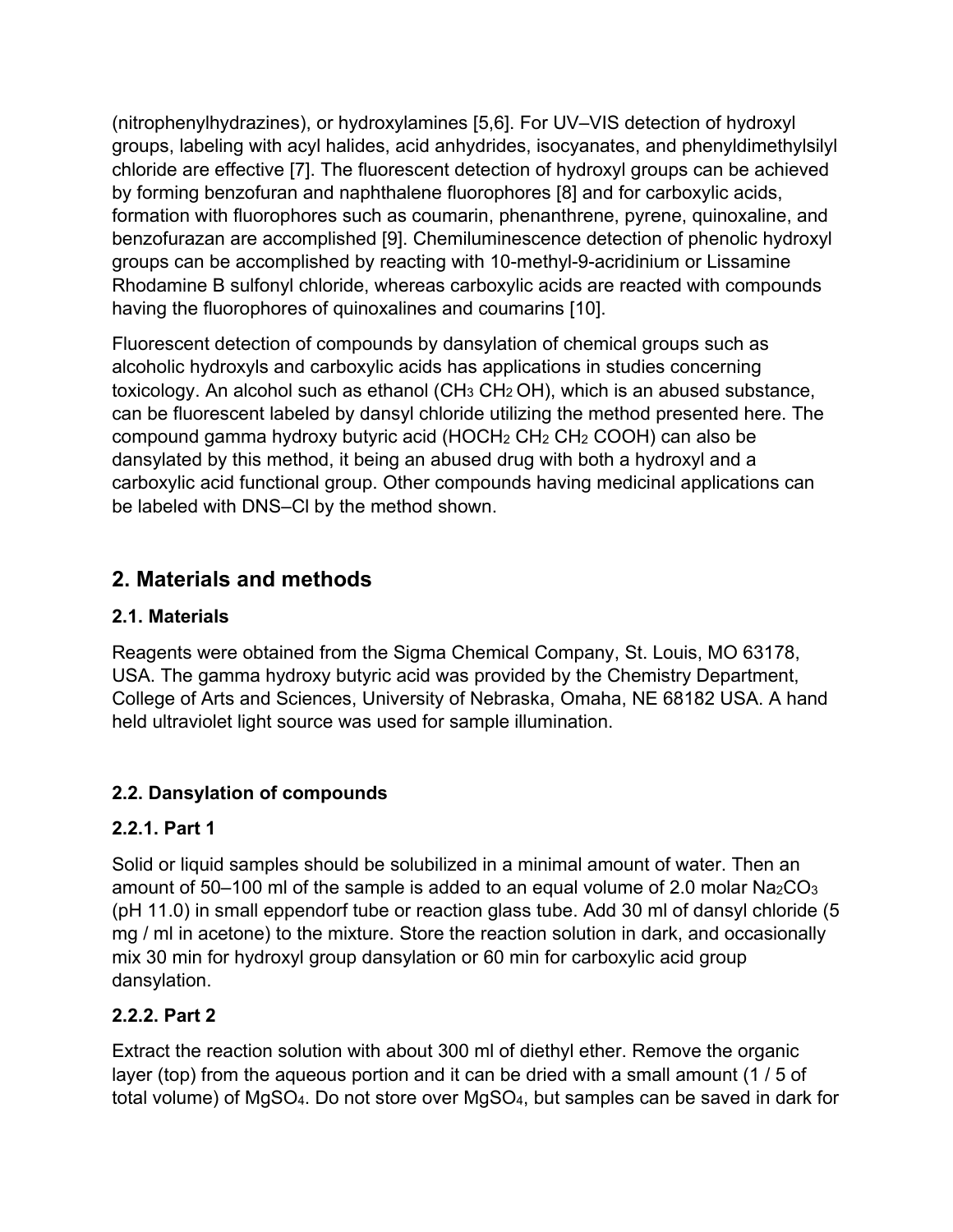several hours. The samples can be examined by ultraviolet light source, injected into high performance liquid chromatography (HPLC) instrument, or placed onto thin layer chromatography (TLC) plates for analysis. Samples were spotted onto silica TLC plates and resolved by using acetone as resolving solvent.

## **3. Results and discussion**

Detection of analytes via fluorescent emission is an extremely sensitive technique with many applications. Detection sensitivity for the liquid compounds ethanol and GHB, is at 1 ml. For benzoic acid and *p*-chloroaniline, which are solids at room temperature, detection was as little as 1 mg. The procedure is simple and reproducible. The dansylation of primary and secondary amines has been widely used, is a well known reaction, and proceeds efficiently [1,2]. When monitoring the time of the dansylation reaction, followed by separation using TLC, it was found that *p*-chloroaniline (a positive control) is dansylated in 15 min or less.

The acidity of the hydrogens on the amine group plays an important factor in the dansylation reaction. Carboxylic acids have acidity strengths greater than alcohols [11]. The acidity of alcohols can play an important role in chemical reactions, and its known that primary alcohols are more acidic than secondary alcohols [12]. In the case of ethanol, the pK*a* is about 16 [13].

Although the acidity of ethanol is low, it is found that by using a very high buffer strength with Na<sub>2</sub> CO<sub>3</sub> the reaction with dansyl chloride will take place. The reaction of ethanol (CH3 CH2 OH) with dansyl chloride should proceed 30 min or more. The compound GHB (HOCH2 CH2 CH2 COOH), also referred to as 4-hydroxybutanoic acid, which has a primary alcohol group in addition to the carboxylic acid group was dansylated in 30 min by this procedure. GHB (gamma hydroxy butyric acid) is a controlled substance which induces an effect of disorientation on the user. Relative time periods for the dansylation of representative compounds in this work is shown in the table below (Table 1).

Upon reaction in aqueous solution the dansyl chloride that does not bind to an analyte becomes hydrolyzed and can be separated out by TLC. Alcohols and amines react with sulfonyl chlorides more rapidly than does water [14]. Many derivatization reagents for carboxylic acids are of the fluorescent type (i.e.coumarin, phenanthrene, pyrene, quinoxaline, etc.) and many of these require drastic reaction conditions. The reaction conditions for DNS labeling using this protocol is not drastic however. Complex washing steps with organic solvents is not required when using this protocol. Derivatization of –COOH groups using this method is direct and essentially a singlestep protocol. Complexing agents such as crown ethers are not needed. Catalysts such as potassium carbonate and potassium hydroxide are not required. Also, activation of the carboxylic acid group prior to labeling is not required when using this method to label with DNS.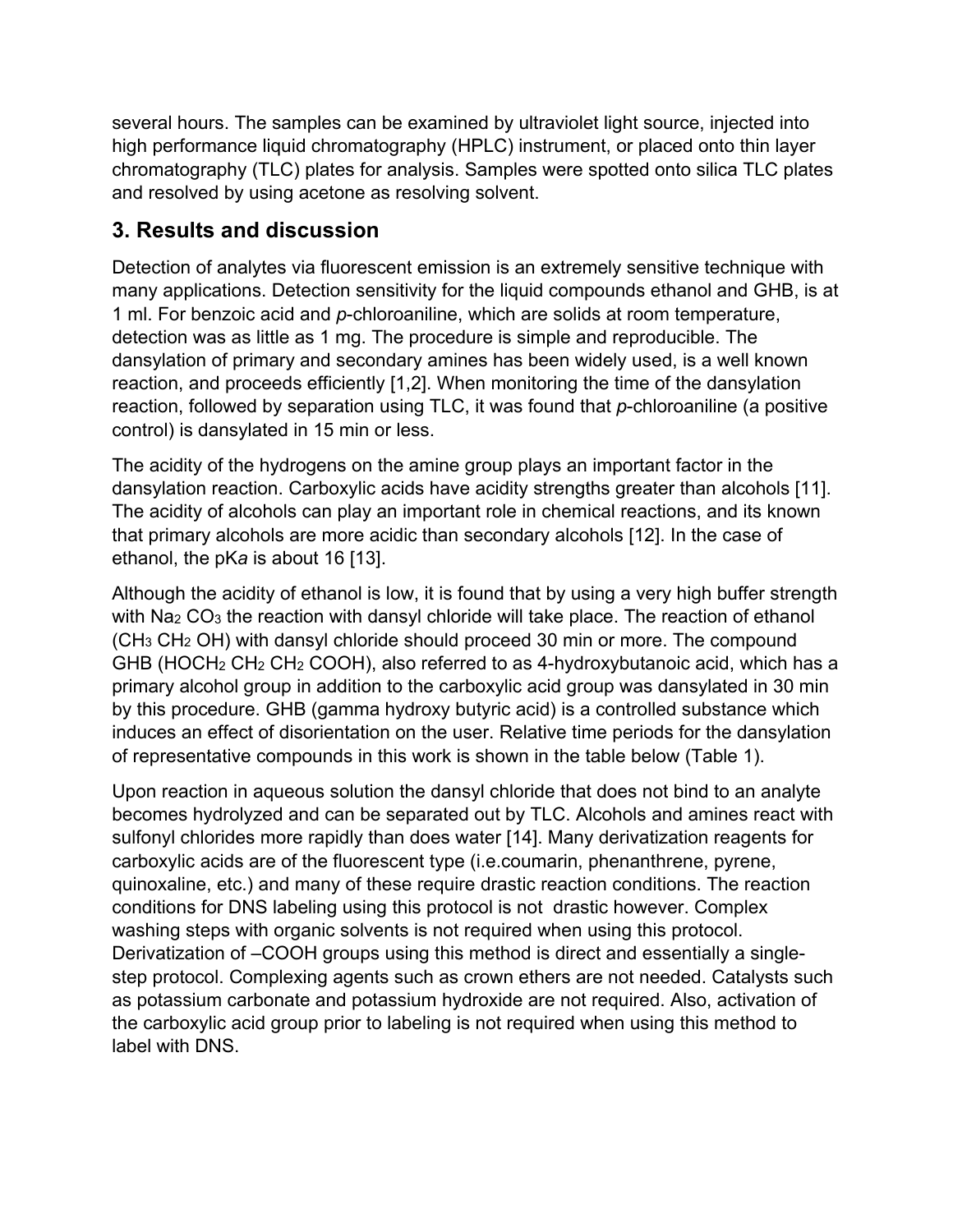Table 1

| Time of reaction (min) | Compound                   |
|------------------------|----------------------------|
| 15                     | p-chloroaniline            |
| 30                     | Ethanol                    |
| 30                     | Gamma hydroxy butyric acid |
| 60                     | Benzoic acid               |

Organic acids in general have no strong absorption, no significant fluorescence, and low reactivity. Sensitive detection of carboxylic acids are achieved with this protocol which uses sodium carbonate buffer. Elevated temperature for driving the derivatization reaction is not required for this method, so heat labile compounds are suitable for labeling by this protocol. Also, this protocol does not require caustic acids or bases to drive the labeling reaction, so the danger of degradation by strong acid or base is removed. The reaction of DNS–CI with analytes, while in  $Na<sub>2</sub>CO<sub>3</sub>$  aqueous buffer, was not allowed to proceed longer than 1.5 h.

Derivatives obtained after reacting with DNS–Cl in aqueous buffer were extracted with diethyl ether and placed on silica TLC plates for separation. Prior to TLC separation, the diethyl ether extracts were placed over anhydrous  $MgSO<sub>4</sub>$  to remove residual H<sub>2</sub>O. The ether extracts were placed in air tight containers, kept in the dark, and were found to be stable for greater than 5 h. They were not allowed to dry out to a residue. Ether extracts should not be stored over the MgSO4.

Similar results are obtained when the Na<sub>2</sub>CO<sub>3</sub> buffer is used at pH 9.6 and pH 10.0. The ability to apply this technique at various pH buffer conditions expands the versatility of this technique to matrix systems requiring lower pH levels. Detection of 1mg quantity of analyte is readily obtained. At the levels of pH 9.6, 10.0 and 11.0 the

important anion species is CO $^2$ 3 . This is the desired condition, as CO $^2$ 3 is a stronger base than HCO<sub>3</sub> [15], by approximately 10<sup>4</sup> [16]. At the levels of pH 9.6 to 11.0 the predominant species will be the  $CO<sup>2</sup>$ <sub>3</sub> [15,16].

After sample preparation, the dansylated compounds were then separated from nonbound DNS by TLC using acetone as the resolving solvent. Shown in Fig. 1 are results for labeled analytes p-chloroaniline, GHB, benzoic acid, and ethanol. Use of acetone as resolving solvent permits analyte differentiation by R values. Approximately 1 ml of analytes ethanol and GHB are fluorescing on the TLC. For the cases of benzoic acid and p-chloroaniline, 1 mg of analyte. Using acetone as resolving solvent allows the analytical TLC to be completed in several minutes. Fig. 2 shows the Lewis structures of the compounds studied here, suggesting the versatility of application of dansylation for fluorescent detection of organic compounds.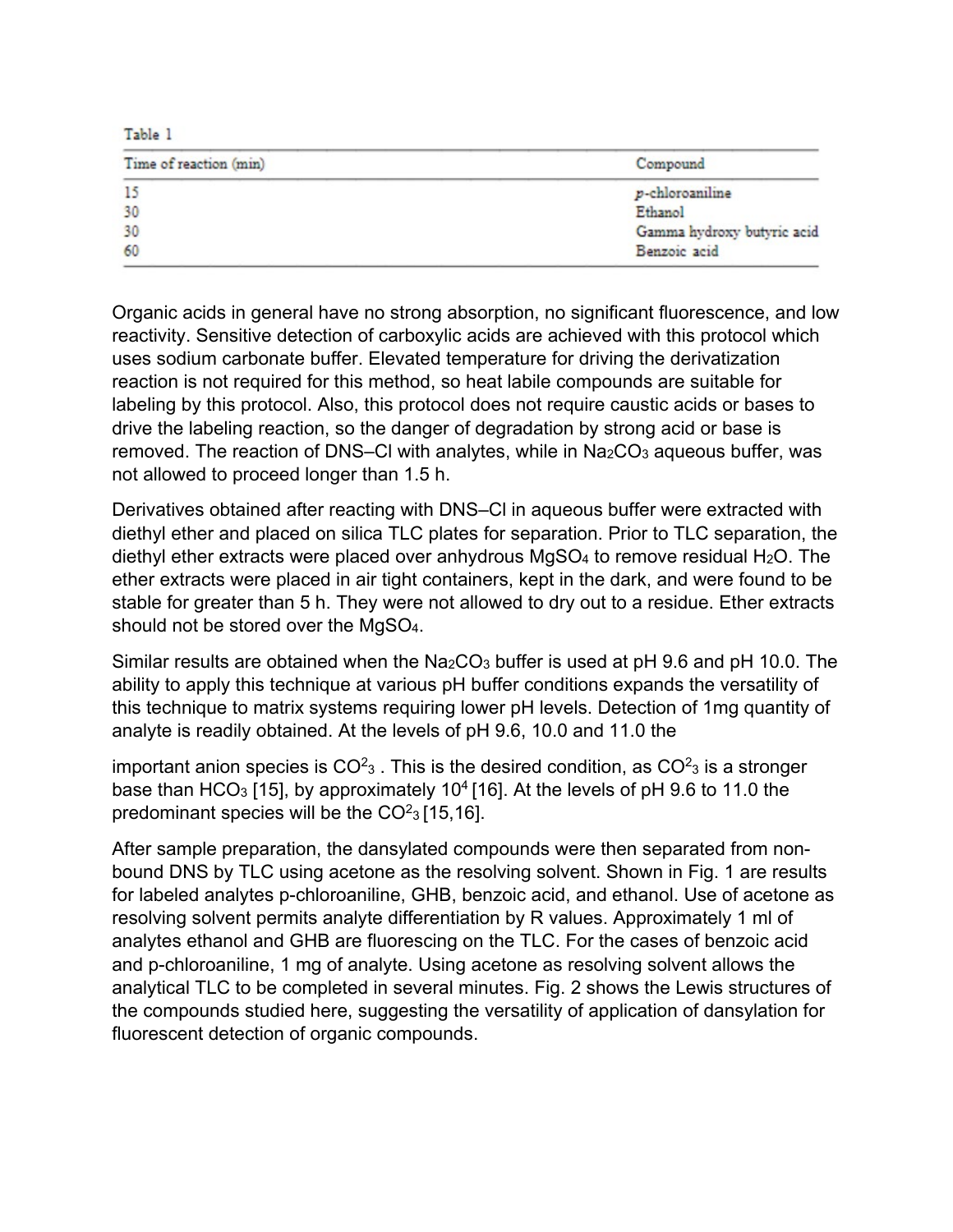

Non-bound DNS

Fig. 1. All dansylated compounds were resolved by TLC using acetone as resolving solvent. Shown here: (a) dansylated benzoic acid; (b) dansylated gamma hydroxy butyric acid; (c) dansylated ethanol; (d) negative control (diethyl ether extract of buffer solution containing DNS–Cl, only); and (e) dansylated pchloroaniline as positive control. One microgram of each analyte is detected under ultraviolet light. Nonbound DNS is material not reacted with the analytes.

## **4. Conclusion**

Dansylation is an effective means to derivatize compounds with for fluorescent detection and provides high levels of sensitivity. Many types of molecules for biological or toxicology studies can be dansylated. The procedure presented here is an effective method for using dansyl chloride to fluorescent label compounds that have hydroxyl groups and carboxylic acid functional groups. This can be accomplished at different levels of pH from 9.6 to 11.0. The reaction time period for the dansylation of hydroxyl groups is determined to be 30 min and for carboxylic acid functional groups it is 60 min. This expands the scope of compounds which can be fluorescent labeled using dansyl chloride. Fluorescent labeling by dansyl chloride has found applications in liquid chromatography, high performance liquid chromatography, thin layer chromatography,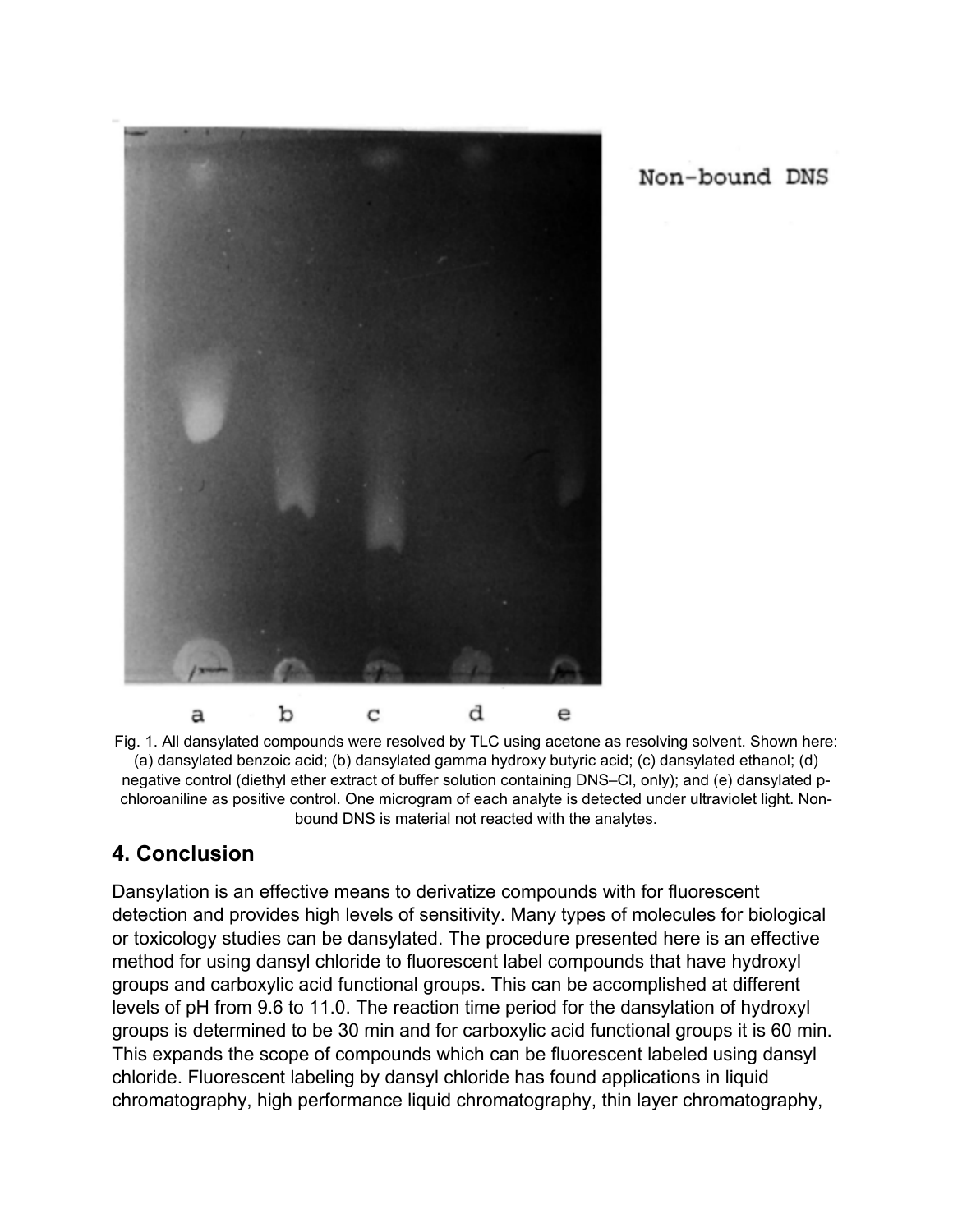and mass spectrometry. This technique will greatly expand the application of dansyl chloride in analytical chemistry.



**ANILINE** 





Fig. 2. The Lewis structures for dansylated compounds.

#### **References**

[1] Knapp D. Analytical derivatization reactions, New York: Wiley, 1979, p. 68.

[2] Pavia D, Lampman G. Organic laboratory techniques, New York: Saunders College Publishing, 1988, p. 334.